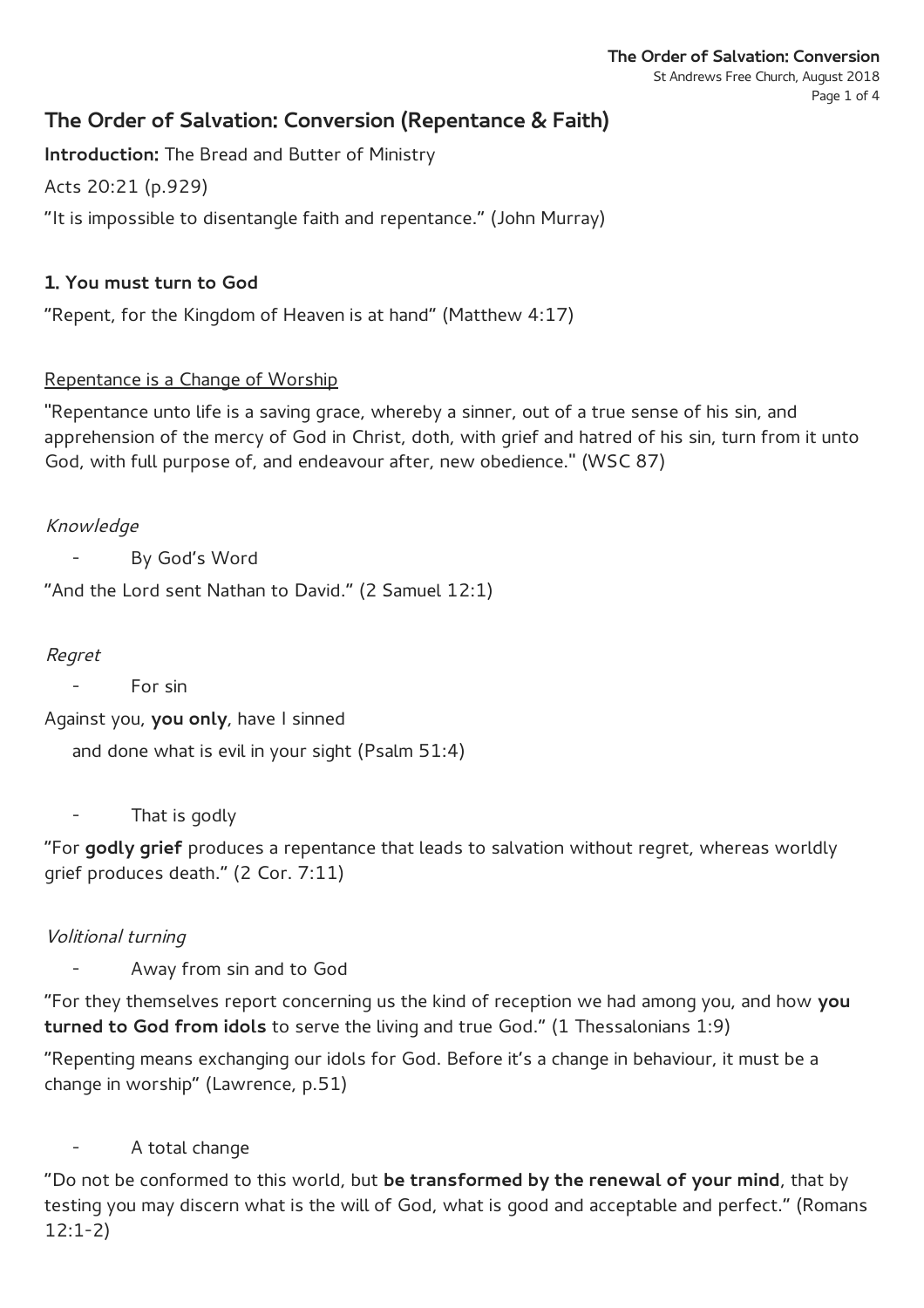**Implications** 

### Repentance is Celebrated

"As there is no sin so small, but it deserves damnation; so there is no sin so great, that it can bring damnation upon those who truly repent" (WCF 15.4)

In heaven (Luke 15:7), among the angels (Luke 15:10), and by the Father (Luke 15:24)

### Repentance is continual

"When our Lord and Master Jesus Christ said, 'Repent' (Mt 4:17), he willed the entire life of believers to be one of repentance." (Martin Luther, 95 Theses)

"If anyone would come after me, let him deny himself and **take up his cross daily** and follow me." (Luke 9:23)

### Repentance is costly

For our life

"So therefore, any one of you who does not renounce all that he has cannot be my disciple." (Luke 14:33)

- For our relationships

"he that scandalises his brother, or the Church of Christ, ought to be willing, by a private or public confession and sorrow for his sin, to declare his repentance to those that are offended" (WCF 17.6)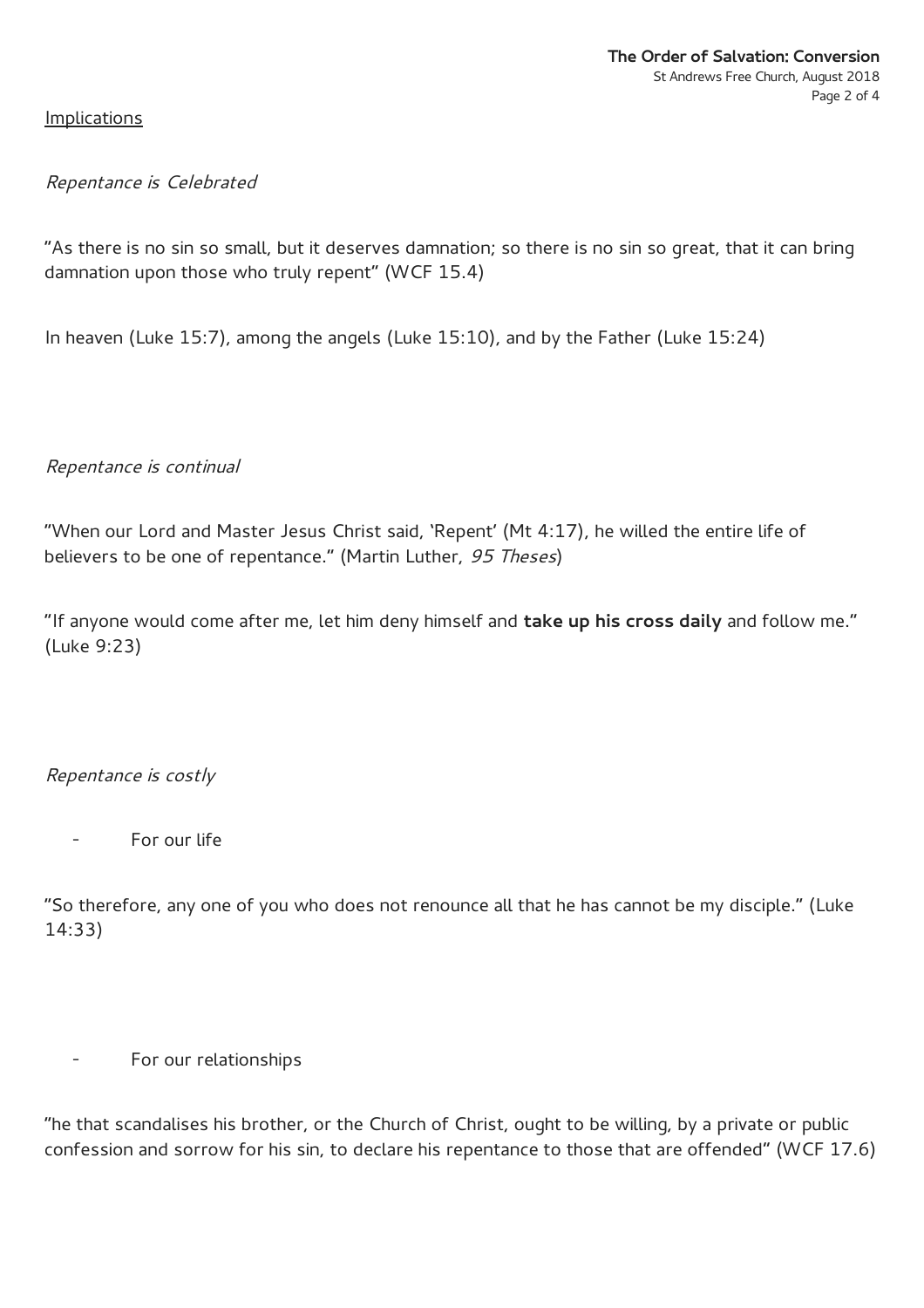### **2. You must believe in Jesus**

"believe in the gospel" (Mark 1:15)

### What is Faith?

"It is by God's grace that a person is able to believe but faith is an activity on the part of the person and of them alone. In faith we receive and rest upon Christ alone for salvation." (Murray, p.106)

### Knowledge

The basic facts of the Christian faith

"Hear, O Israel: The Lord our God, **the Lord is one**." (Deuteronomy 6:4)

"I delivered to you as of first importance what I also received: that **Christ died for our sins** in accordance with the Scriptures, that he was buried, that **he was raised on the third day** in accordance with the Scriptures" (1 Corinthians 15:3-4)

#### Assent

- Rooted in evidence

"it seemed good to me also, having followed all things closely for some time past, to write an orderly account for you, most excellent Theophilus, **that you may have certainty** concerning the things you have been taught." (Luke 1:1-4; c.f. John 20:30-31 & 2 Peter 1:16-21)

"You believe that God is one; you do well. **Even the demons believe**—and shudder!" (James 2:19)

#### Trust

- Faith is an instrument

"accepting, receiving and resting upon Christ alone" (WCF 14.2)

#### A Profession

Of new allegiance

"because, if you confess with your mouth that **Jesus is Lord** and believe in your heart that God raised him from the dead, you will be saved" Romans 10:9